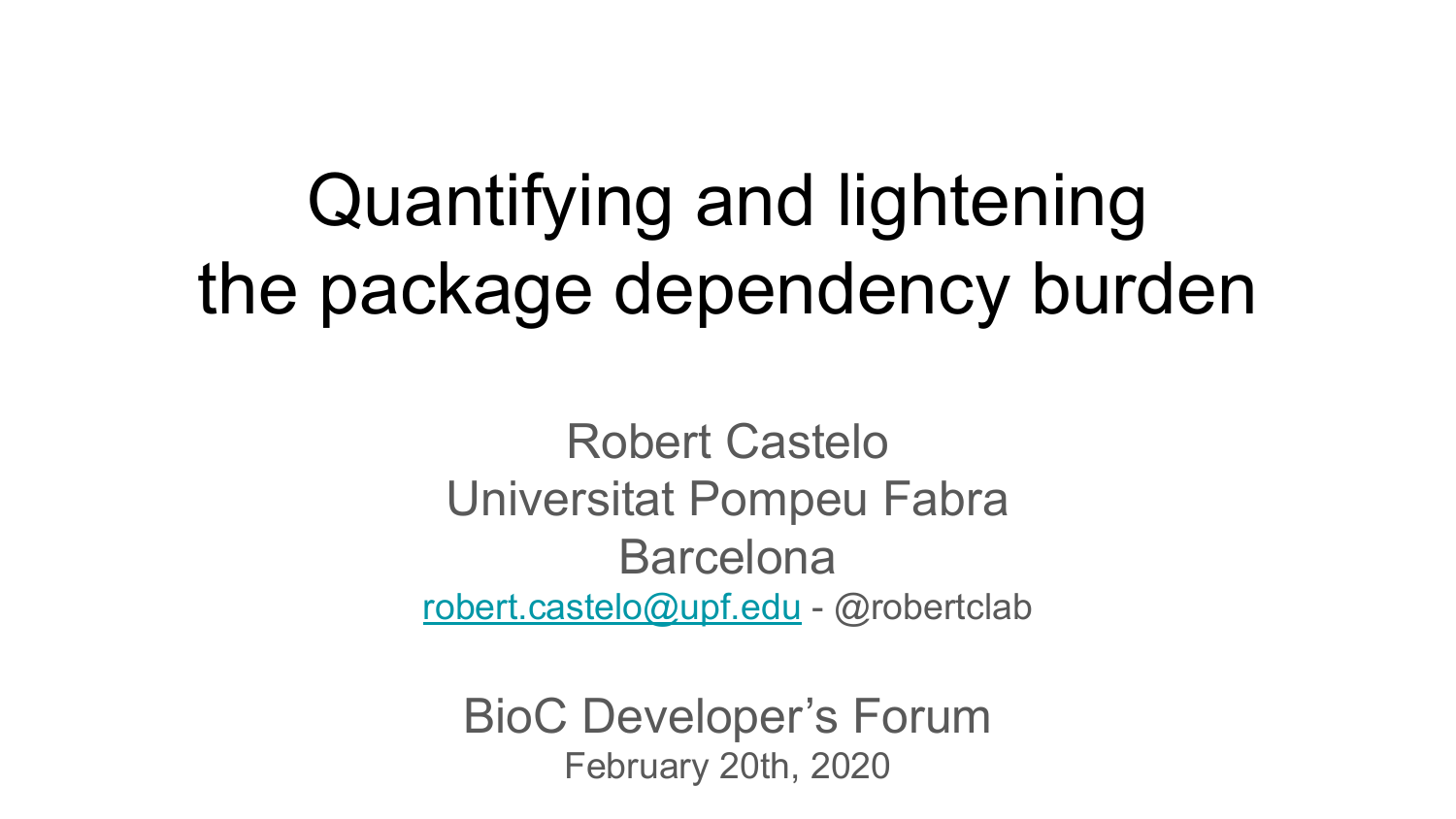### Motivation for this discussion

https://stat.ethz.ch/pipermail/bioc-devel/2020-February/016146.html

### [Bioc-devel] how to trace 'Matrix' as package dependency for 'GenomicScores'

Robert Castelo robert@c@@telo @ending from upl@edu Thu Feb 6 12:36:08 CET 2020

- Previous message (by thread): [Bioc-devel] Account Activation Issue
- Next message (by thread): [Bioc-devel] how to trace 'Matrix' as package dependency for 'GenomicScores'
- Messages sorted by:  $\lceil \frac{\text{date}}{\text{date}} \rceil$  [thread ]  $\lceil \frac{\text{subject}}{\text{author}} \rceil$

hi.

when i load the package 'GenomicScores' in a clean session i see thorugh the 'sessionInfo()' that the package 'Matrix' is listed under "loaded via a namespace (and not attached)".

i'd like to know what is the dependency that 'GenomicsScores' has that ends up requiring the package 'Matrix'.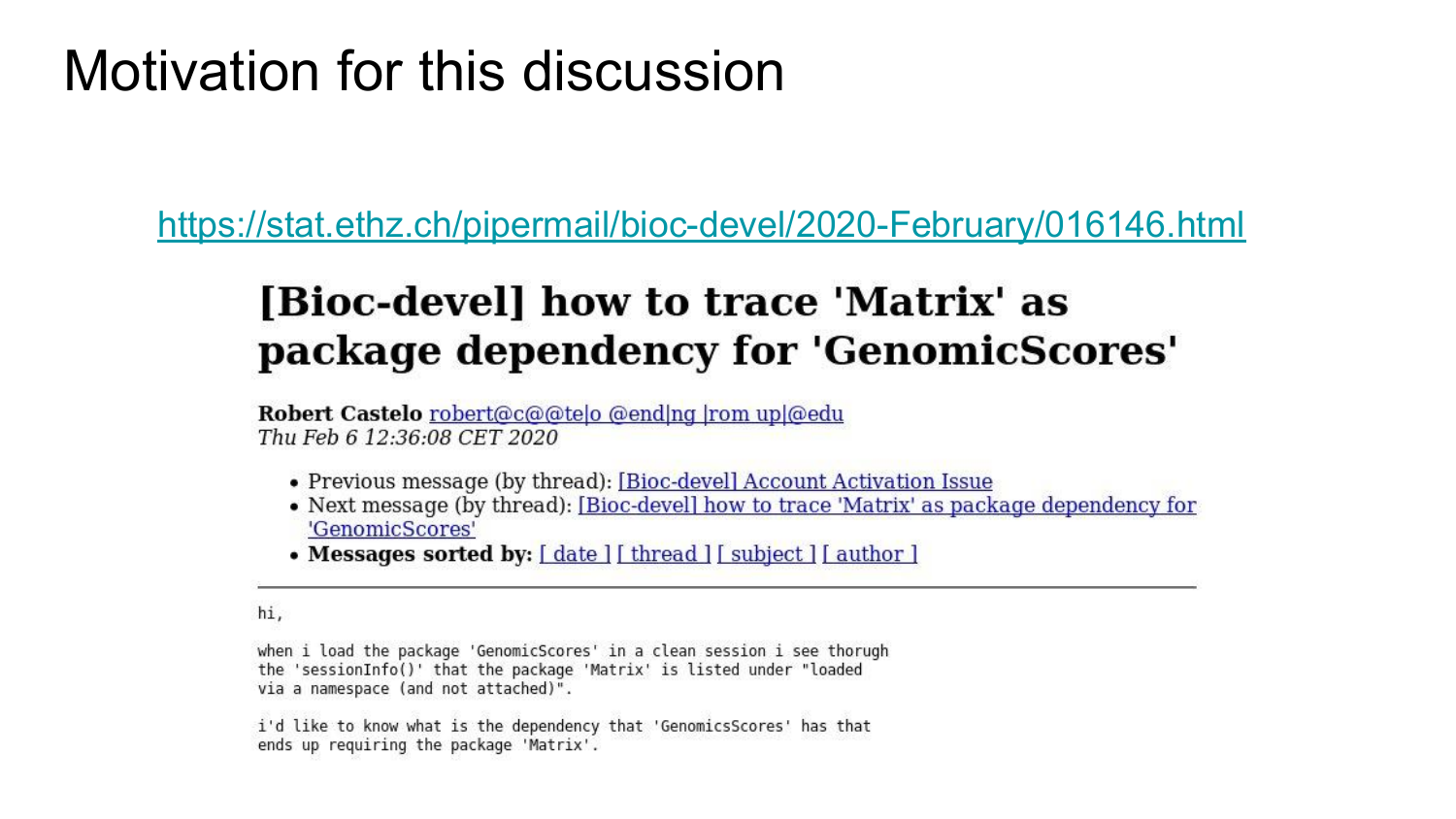### GenomicScores



| R Under development (unstable) (2020-01-29 r77745)<br>Platform: x86 64-pc-linux-gnu (64-bit) | loaded via a namespace (and not attached):<br>$[1]$ Rcpp $1.0.3$<br>lattice 0.20-38<br>[3] shinycustomloader 0.9.0<br>Rsamtools 2.3.3 |
|----------------------------------------------------------------------------------------------|---------------------------------------------------------------------------------------------------------------------------------------|
| Running under: CentOS Linux 7 (Core)                                                         | [5] Biostrings 2.55.4<br>assertthat 0.2.1<br>$[7]$ digest $0.6.23$<br>mine 0.9<br>[9] BiocFileCache 1.11.4<br>R6 2.4.1                |
| Matrix products: default                                                                     | [11] RSQLite 2.2.0<br>httr 1.4.1                                                                                                      |
| /opt/R/R-devel/lib64/R/lib/libRblas.so<br>BLAS:                                              | [13] pillar 1.4.3<br>zlibbioc 1.33.1                                                                                                  |
|                                                                                              | $[15]$ rlang 0.4.4<br>curl 4.3                                                                                                        |
| LAPACK: /opt/R/R-devel/lib64/R/lib/libRlapack.so                                             | $[17]$ data.table $1.12.8$<br>blob 1.2.1                                                                                              |
|                                                                                              | $[19]$ DT $0.12$<br>Matrix 1.2-18                                                                                                     |
| locale:                                                                                      | [21] shinythemes 1.1.2<br>shinyjs 1.1<br>[23] BiocParallel 1.21.2<br>AnnotationHub 2.19.7                                             |
|                                                                                              | [25] htmlwidgets 1.5.1<br>RCurl 1.98-1.1                                                                                              |
| LC NUMERIC=C<br>[1] LC CTYPE=en US.UTF8                                                      | $[27]$ bit $1.1-15.1$<br>shiny $1.4.0$                                                                                                |
| [3] LC TIME=en US.UTF8<br>LC COLLATE=en US.UTF8                                              | [29] DelayedArray 0.13.3<br>compiler 4.0.0                                                                                            |
| [5] LC MONETARY=en US.UTF8<br>LC MESSAGES=en US.UTF8                                         | [31] httpuv 1.5.2<br>rtracklayer 1.47.0                                                                                               |
|                                                                                              | [33] pkgconfig 2.0.3<br>htmltools 0.4.0                                                                                               |
| [7] LC PAPER=en US.UTF8<br>LC NAME=C                                                         | [35] tidyselect $1.0.0$<br>SummarizedExperiment 1.17.1                                                                                |
| [9] LC ADDRESS=C<br>LC TELEPHONE=C                                                           | $[37]$ tibble $2.1.3$<br>GenomeInfoDbData 1.2.2                                                                                       |
| [11] LC MEASUREMENT=en US.UTF8 LC IDENTIFICATION=C                                           | [39] interactiveDisplayBase 1.25.0 matrixStats 0.55.0                                                                                 |
|                                                                                              | [41] XML 3.99-0.3<br>$c$ rayon $1.3.4$                                                                                                |
|                                                                                              | $[43]$ dplyr 0.8.4<br>dbplyr $1.4.2$                                                                                                  |
| attached base packages:                                                                      | $[45]$ later $1.0.0$<br>GenomicAlignments 1.23.1                                                                                      |
| graphics grDevices utils<br>[1] parallel stats4<br>datasets<br>stats                         | $[47]$ bitops $1.0 - 6$<br>rappdirs 0.3.1<br>$[49]$ grid $4.0.0$<br>$xtable$ 1.8-4                                                    |
|                                                                                              | [51] DBI 1.1.0<br>magrittr 1.5                                                                                                        |
| [8] methods<br>base                                                                          | [53] XVector 0.27.0<br>promises 1.1.0                                                                                                 |
|                                                                                              | $[55]$ vctrs $0.2.2$<br>tools $4.0.0$                                                                                                 |
| other attached packages:                                                                     | $[57]$ bit64 0.9-7<br>BSgenome 1.55.3                                                                                                 |
|                                                                                              | [59] Biobase 2.47.2<br>glue 1.3.1                                                                                                     |
| [1] GenomicScores 1.11.4 GenomicRanges 1.39.2 GenomeInfoDb 1.23.10                           | $[61]$ purrr $0.3.3$<br>BiocVersion 3.11.1                                                                                            |
| BiocGenerics 0.33.0<br>[4] IRanges 2.21.3<br>S4Vectors 0.25.12                               | $[63]$ fastmap $1.0.1$<br>yaml $2.2.1$                                                                                                |
| $[7]$ colorout 1.2-2                                                                         | [65] AnnotationDbi 1.49.1<br>BiocManager 1.30.10                                                                                      |
|                                                                                              | $[67]$ memoise $1.1.0$                                                                                                                |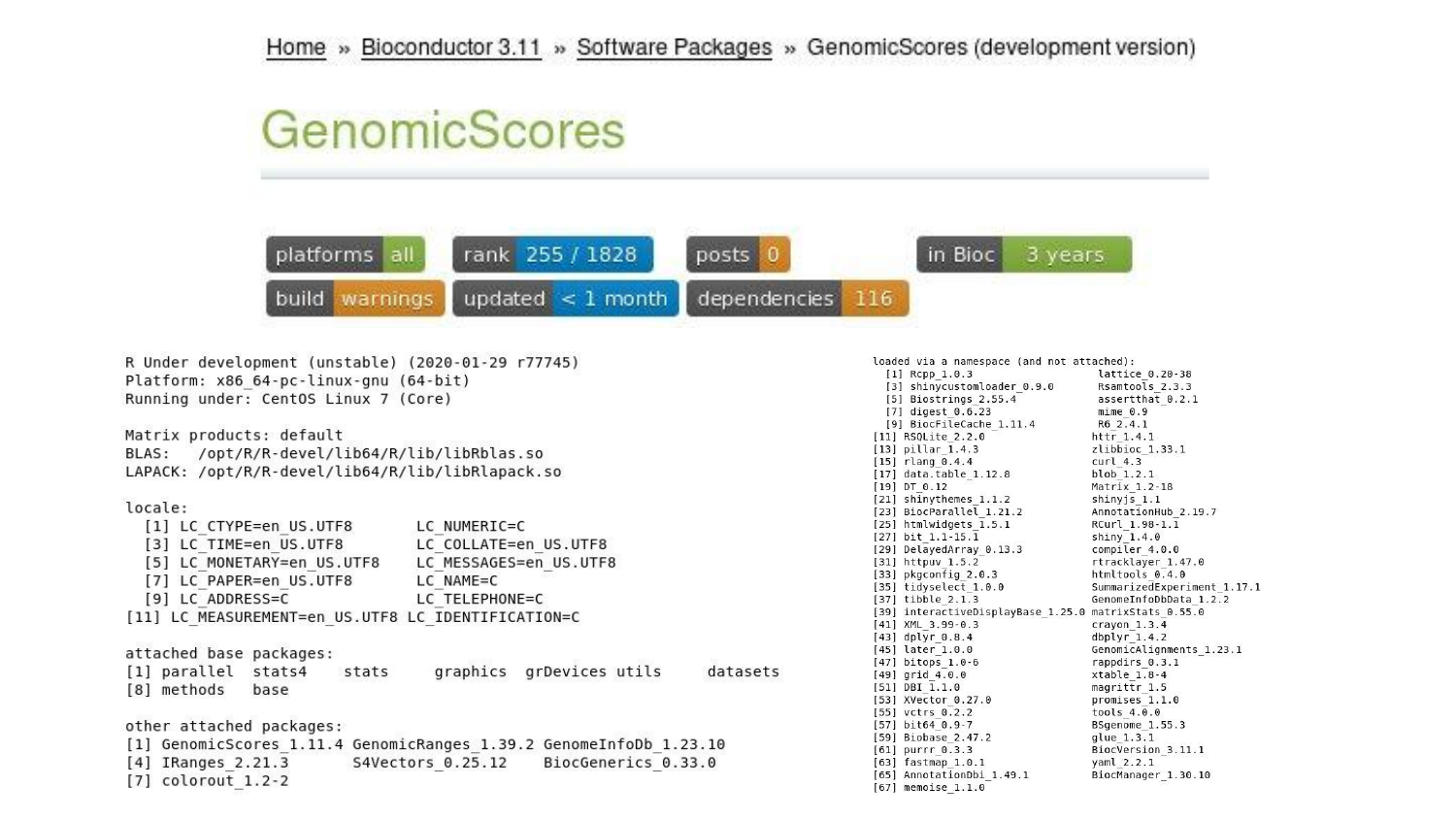## First quick and dirty solution

```
repos <- BiocManager::repositories()[c("BioCsoft", "CRAN")]
db <- available.packages(repos=repos)
deps <- tools::package dependencies("GenomicScores", db, recursive=TRUE)[[1]]
length(deps)
[1] 116
                                                                                        Matrix
deps <- tools::package dependencies(c("GenomicScores", deps), db)
g <- graph::graphNEL(nodes=names(deps), edgeL=deps, edgemode="directed")
                                                                                      DelayedArray
                                                                                                 mgcv
igraph::all simple paths(igraph::igraph.from.graphNEL(g),
                            from="GenomicScores", to="Matrix", mode="out")
[1]]
                                                                               SummarizedExperiment
                                                                                                ggplot2
[1] GenomicScores BSgenome rtracklayer GenomicAlignments
[5] SummarizedExperiment DelayedArray Matrix
\begin{array}{c} \fbox{1} \\ \hline \end{array}[1] GenomicScores BSgenome rtracklayer GenomicAlignments
                                                                                 GenomicAlignments
                                                                                                crosstalk
[5] SummarizedExperiment Matrix
[[3]]
[1] GenomicScores DT crosstalk ggplot2 mgcv
                                                                                   rtracklayer
[6] Matrix
[[1] GenomicScores rtracklayer GenomicAlignments
                                                                                        BSgenome
                                                                                                 DT
[4] SummarizedExperiment DelayedArray Matrix
[[5]]
[1] GenomicScores rtracklayer GenomicAlignments
                                                                                       GenomicScore
[4] SummarizedExperiment Matrix
```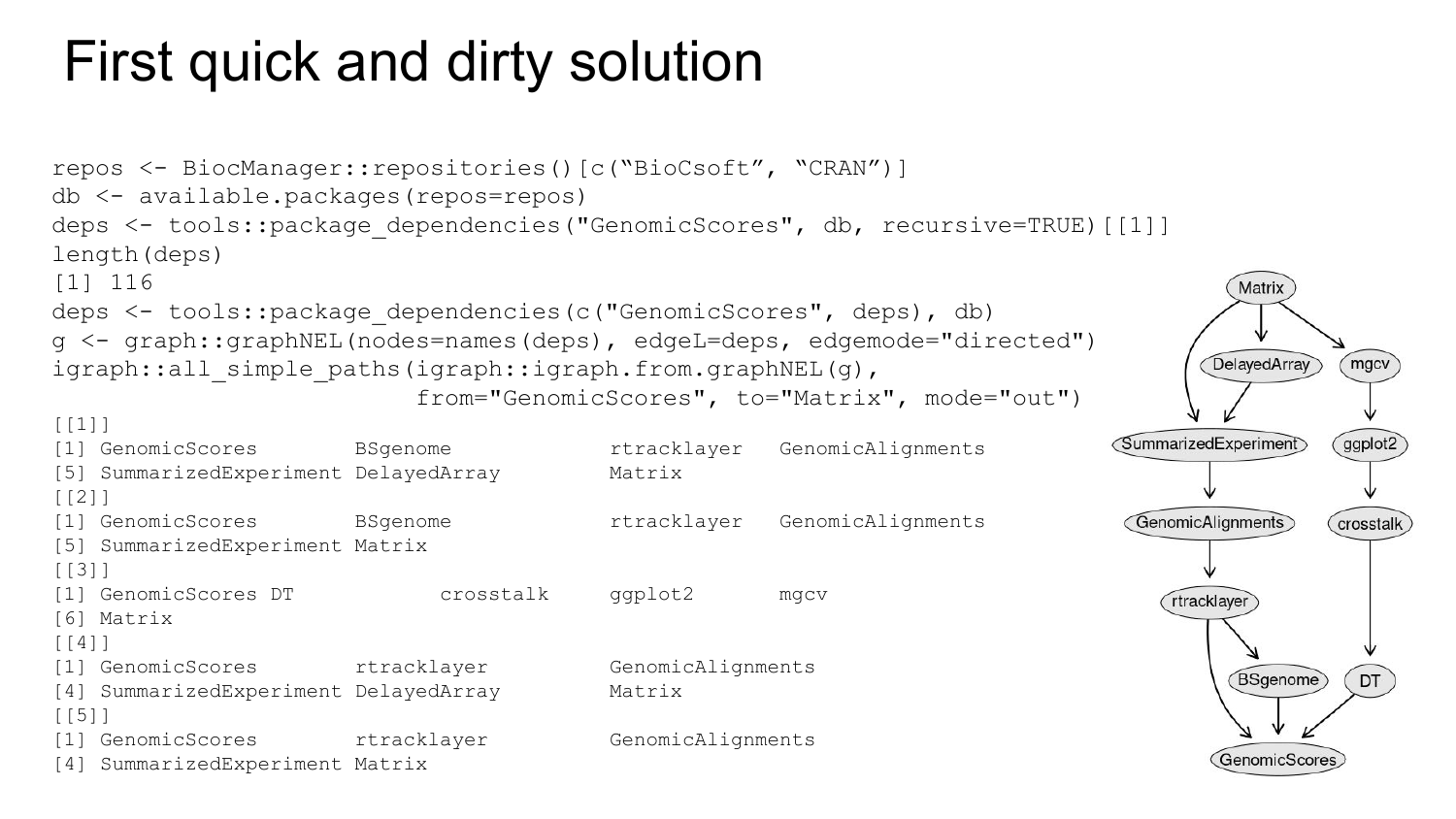### Discussion followed ..

### [Bioc-devel] how to trace 'Matrix' as package dependency for 'GenomicScores'

Martin Morgan mtmorg@n@bloc @ending from gm@ll@com Sat Feb 8 18:01:53 CET 2020

- Previous message (by thread): [Bioc-devel] how to trace 'Matrix' as package dependency for 'GenomicScores'
- Next message (by thread): [Bioc-devel] how to trace 'Matrix' as package dependency for 'GenomicScores'
- Messages sorted by: [date ] [thread ] [subject ] [author ]

I find it quite interesting to identify formal strategies for removing dependencies, but also a little outside my domain of expertise. This code

### $\left[\ldots\right]$

shows me, via n remove, that I can remove the dependency on AnnotationHub by removing the dependency on just one package (AnnotationHub!), but to remove BiocFileCache I'd also have to remove another package (AnnotationHub, I'd quess). So this provides some measure of the ease with which a package can be removed.

I'd like a 'benefit' column, too -- if I were to remove AnnotationHub, how many additional packages would I also be able to remove, because they are present only to satisfy the dependency on AnnotationHub? More generally, perhaps there is a dependency of AnnotationHub that is only used by AnnotationHub and BSgenome. So removing AnnotationHub as a dependency would make it easier to remove BSgenome, etc. I quess this is a graph optimization problem.

Probably also worth mentioning the itdepends package (https://github.com/r-lib/itdepends), which I think tries primarily to determine the relationship between package dependencies and lines of code, which seems like complementary information.

Martin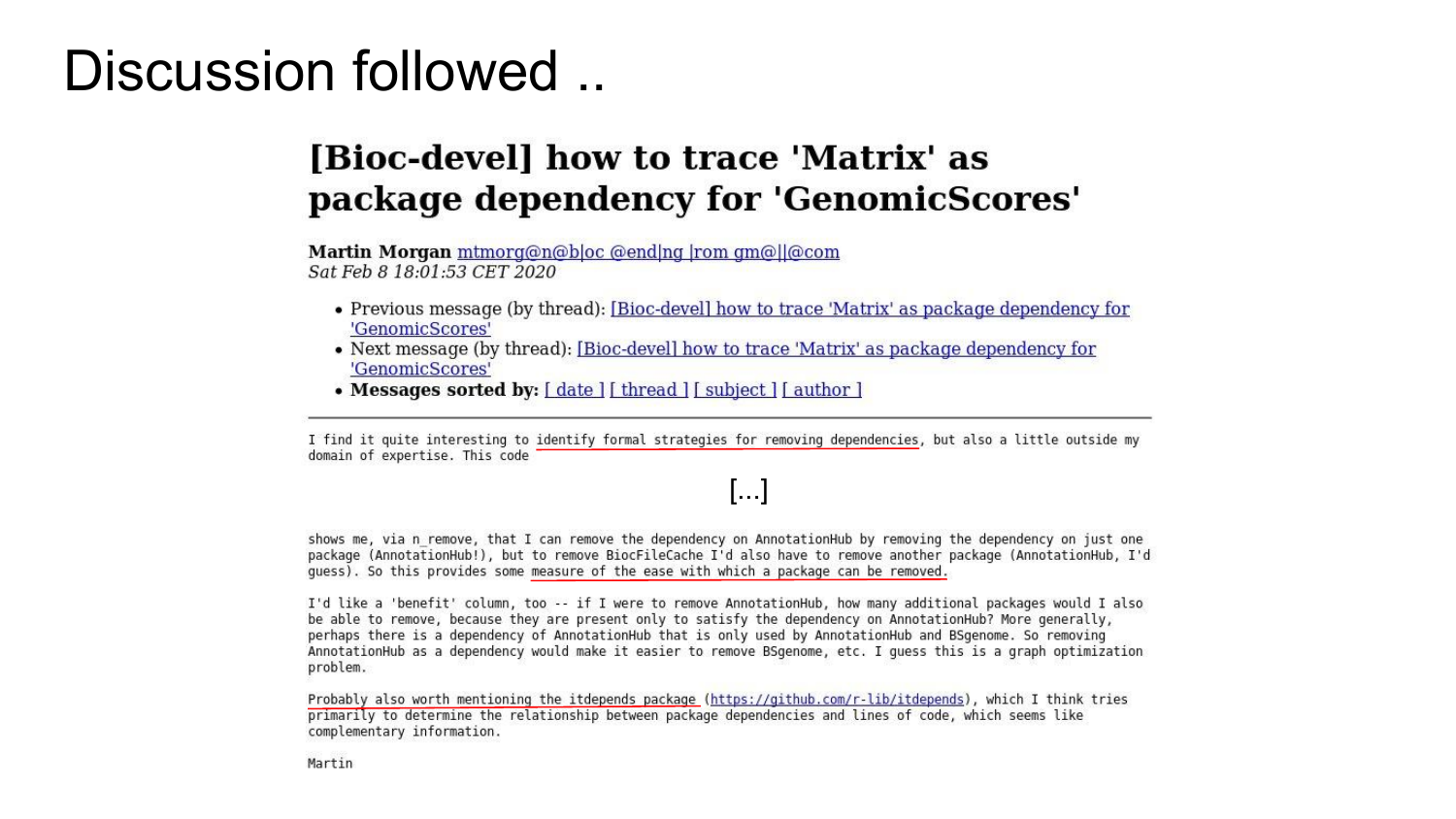### Discussion followed ..

### [Bioc-devel] how to trace 'Matrix' as package dependency for 'GenomicScores'

Vincent Carey @tvic @ending from ch@nning@h@rv@rd@edu Sun Feb 9 13:31:24 CET 2020

- Previous message (by thread): [Bioc-devel] how to trace 'Matrix' as package dependency for 'GenomicScores
- Next message (by thread): [Bioc-devel] how to trace 'Matrix' as package dependency for 'GenomicScores'
- Messages sorted by: [ date ] [ thread ] [ subject ] [ author ]

On Sat, Feb 8, 2020 at 12:02 PM Martin Morgan <mtmorgan.bioc using gmail.com> wrote:

> I find it auite interesting to identify formal strategies for removing > dependencies, but also a little outside my domain of expertise. This code

It would be nice to collect the ideas in this thread into some recommendations. The themes I am thinking of are "how developers can make their packages robust to loss of external packages" and "how can the Bioc ecosystem best deal with departures of packages from itself and from CRAN?" A good and well-adopted solution to the first one makes the second one moot.

Two CRAN-related events I know of that required some effort are (temporary) loss of ashr and (recently) archiving of Seurat.

- Developer: How to quantify and lighten the package dependency burden.
- BioC core team: How to identify packages that compromise and are  $\bullet$ compromised by the package dependency burden.

### [Bioc-devel] how to trace 'Matrix' as package dependency for 'GenomicScores'

Sean Davis @e@nd@y| @ending from gm@ll@com Sun Feb 9 17:01:28 CET 2020

- Previous message (by thread): [Bioc-devel] how to trace 'Matrix' as package dependency for 'GenomicScores'
- Next message (by thread): [Bioc-devel] how to trace 'Matrix' as package dependency for 'GenomicScores'
- Messages sorted by: [date ] [thread ] [subject ] [author ]

There are some good ideas here that would provide enhancement to BiocPkgTools. I don't have the bandwidth to incorporate right now, but filing issues or a pull request with a skeleton would be helpful to keep track.

Sean

SOFTWARE TOOL ARTICLE

Check for updates

BiocPkgTools: Toolkit for mining the Bioconductor package ecosystem [version 1; peer review: 2 approved, 1 approved with reservations]

Shian Su<sup>1</sup>, Vincent J. Carey <sup>1</sup> <sup>2</sup>, Lori Shepherd<sup>3</sup>, Matthew Ritchie <sup>1</sup>, Martin T. Morgan<sup>3</sup>, <sup>1</sup> Sean Davis<sup>4</sup>

#### **BiocPkgTools**



DOI: 10.18129/89.bioc.BiocPkgTools

Collection of simple tools for learning about Bioc Packages

Bioconductor version: Release (3.10)

Bioconductor has a rich ecosystem of metadata around packages, usage, and build status. This package is a simple collection of functions to access that metadata from R. The goal is to expose metadata for data mining and value-added functionality such as package searching, text mining, and analytics on packages.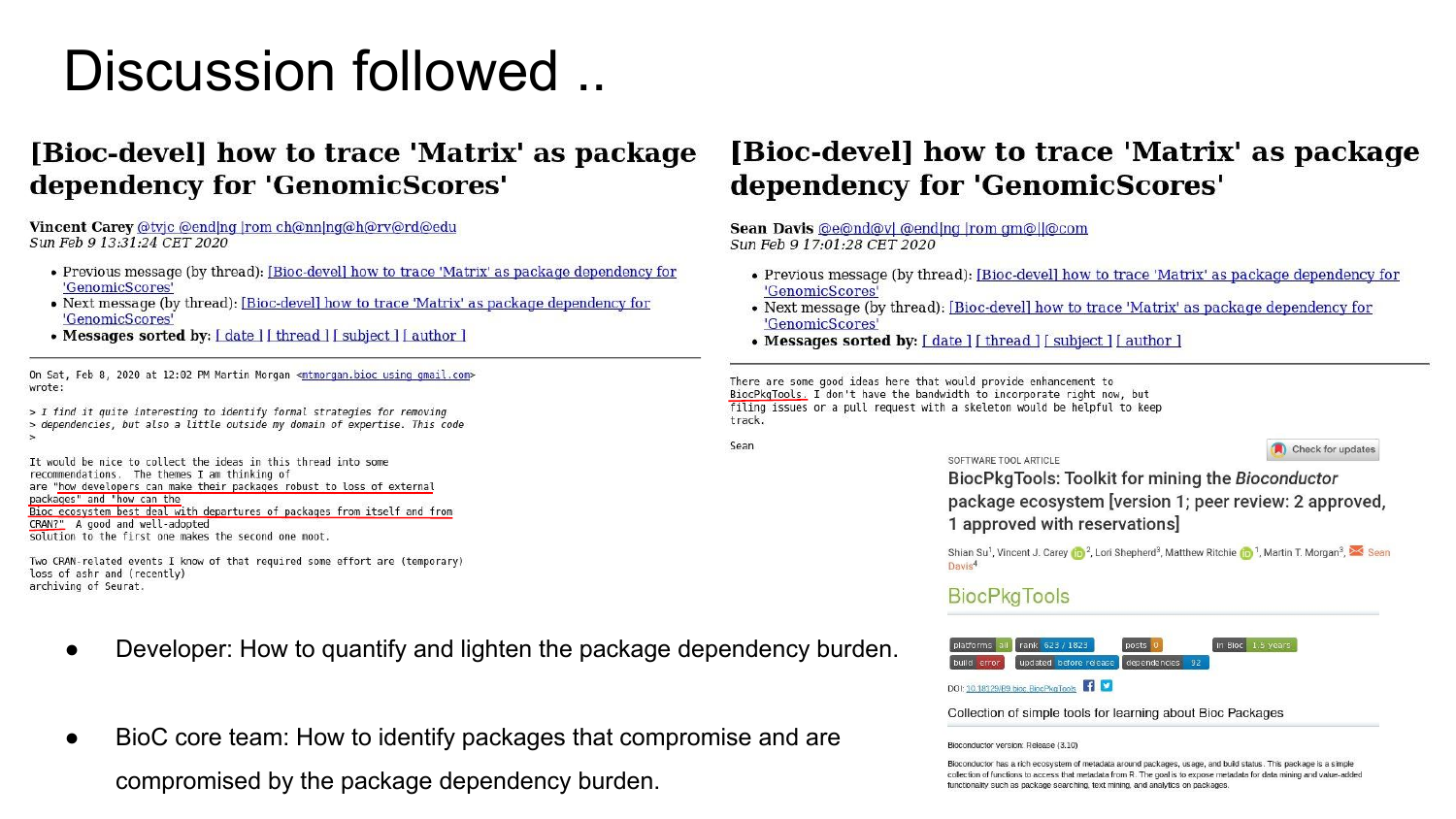### Package itdepends - Jim Hester

<https://resources.rstudio.com/rstudio-conf-2019/it-depends-a-dialog-about-dependencies>

- Dependencies break.
- Not all dependencies are equal (upstream dependencies, system-wide requirements, etc.).
- Users of your package: developers (lightweight and stable), end users (feature-rich).
- Widely used packages are widely tested.
- You may want to remove dependencies from your package: quantification of the "dependency weight" is critical.
- The package itdepends is meant to be a toolbox to make this type of decisions.
- The contrast between the number of functions exported from a dependency and the number of its functions that you are actually importing in your package provide a sense of how much of that package dependency you are using.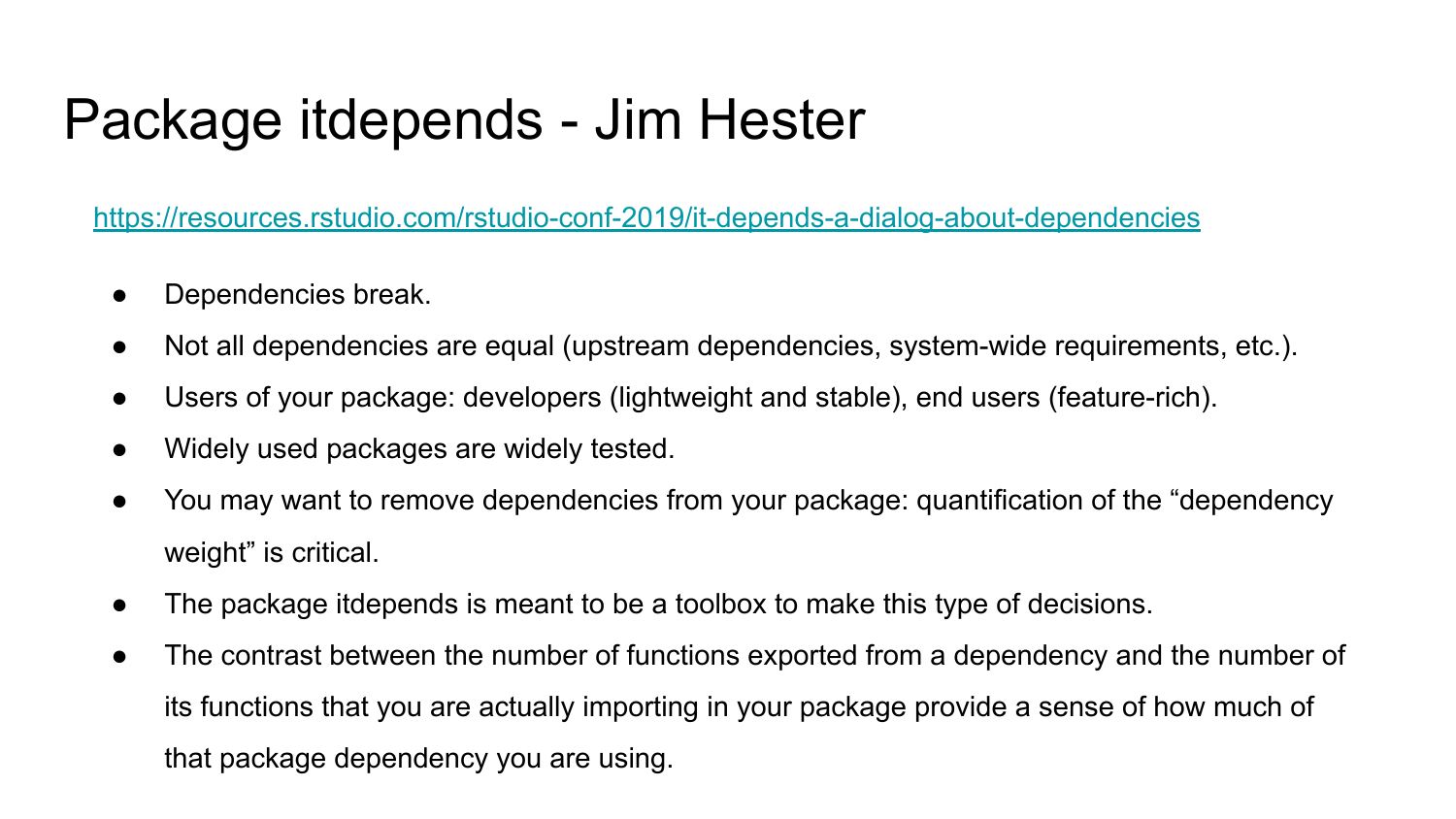### Package itdepends

devtools::install\_github("jimhester/itdepends")

# Determine usage of dependencies for a package itdepends::dep\_usage\_pkg()

# Calculate the package "weight" itdepends::dep\_weight()

|                  | $\Box$ r-lib / itdepends |                                                                                                   |         |                         |                   |                              | <b>O</b> Watch    | 5 | $*$ Star  | 103 | $Y$ Fork 7                           |  |
|------------------|--------------------------|---------------------------------------------------------------------------------------------------|---------|-------------------------|-------------------|------------------------------|-------------------|---|-----------|-----|--------------------------------------|--|
| <> Code          | <b>D</b> Issues 10       | m Pull requests 1                                                                                 | Actions | <b>III</b> Projects o   | <b>Security</b>   | $\ $ <sub>ill</sub> Insights |                   |   |           |     |                                      |  |
|                  | to 18 commits            | No description, website, or topics provided.<br>12 branches                                       |         | <sup>1</sup> 0 packages | <b>O</b> releases |                              | 11 4 contributors |   |           |     | sts View license                     |  |
| Branch: master - |                          | New pull request                                                                                  |         |                         |                   |                              |                   |   | Find file |     | Clone or download -                  |  |
|                  |                          | hugh jonesd and jimhester don't fail if package has no BugReports (e.g. assertthat); fix ca (#17) |         |                         |                   |                              |                   |   |           |     | Latest commit fade12b on Sep 9, 2019 |  |
| $P = D$          |                          | $domifailif$ pockage has no RusDonarts (a.g. apportingly fix as $(44.7)$                          |         |                         |                   |                              |                   |   |           |     | E months one.                        |  |

| <b>ER</b>            | don't fail if package has no BugReports (e.g. assertthat); fix ca (#17). | 5 months ago  |
|----------------------|--------------------------------------------------------------------------|---------------|
| man                  | Fix remaining documentation issues                                       | 13 months ago |
| Rbuildignore         | Build pkgdown site on travis                                             | 9 months ago  |
| ajtignore            | Build pkgdown site on travis                                             | 9 months ago  |
| $\Box$ : travis.yml  | Build pkgdown site on travis                                             | 9 months ago  |
| <b>DESCRIPTION</b>   | Fix remaining documentation issues                                       | 13 months ago |
| <b>ENSE</b>          | Fix R CMD check warnings                                                 | 13 months ago |
| <b>DE LICENSE.md</b> | Fix R CMD check warnings                                                 | 13 months ago |
| <b>NAMESPACE</b>     | Add missing exports for the plot functions                               | 13 months ago |
| README.md            | Fix href                                                                 | 9 months ago  |
| pkgdown.yml          | Build pkgdown site on travis                                             | 9 months ago  |

图 README.md

#### itdepends

#### build unknown

itdepends provides tools to assess usage, measure weights, visualize proportions and assist removal of dependencies.

#### Installation

You can install the development version of itdepends with the devtools package.

```
# install.packages("devtools")
devtools::install_github("jimhester/itdepends")
```
#### **Thanks**

. Hadley Wickham for coming up with the name of the package / talk.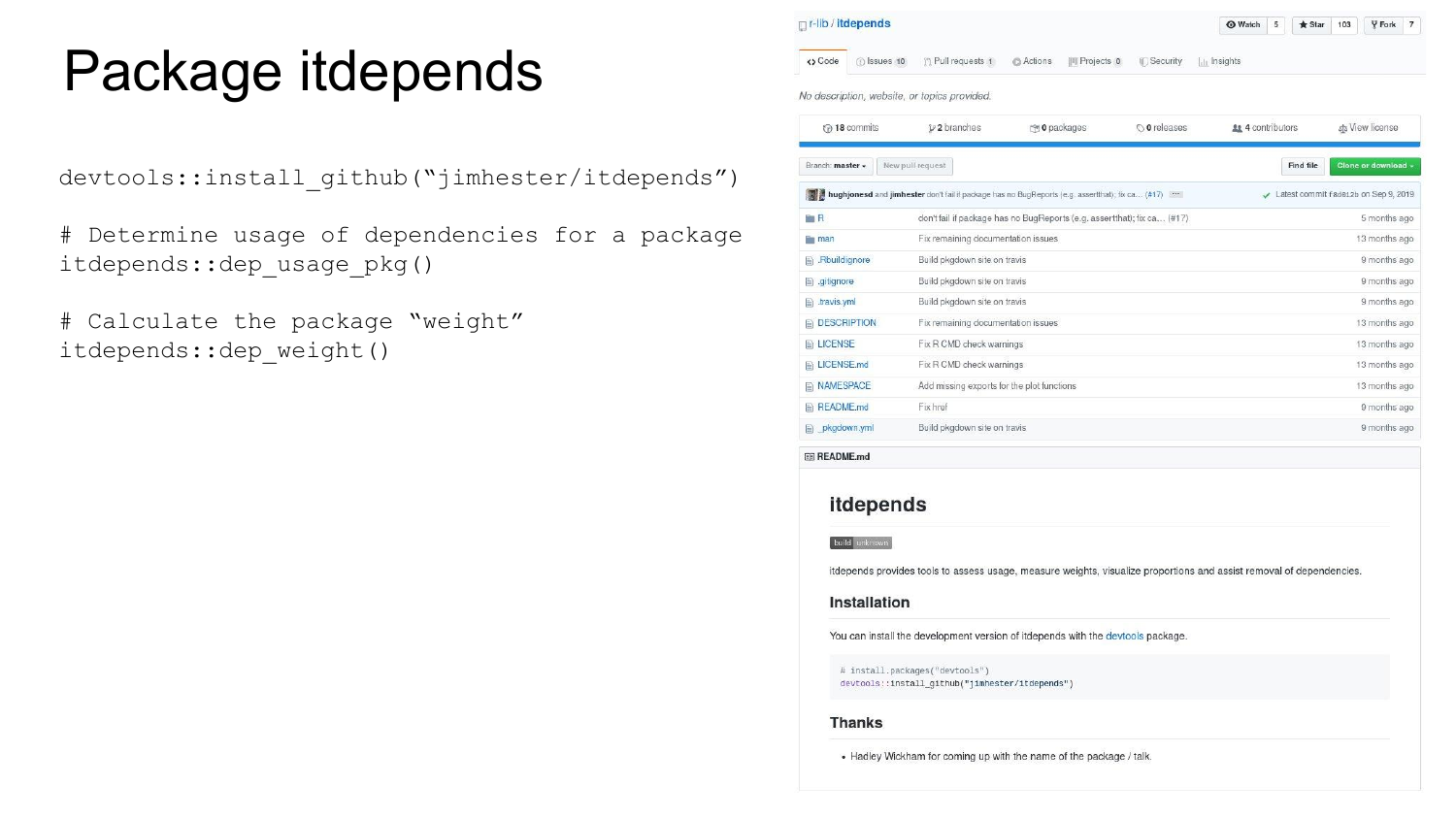```
du <- itdepends:: dep usage pkg ("GenomicScores")
du
# A tibble: 1,333 x 2
  pkq
     <u>fun</u>
  <chr> <chr>
1 base standardGeneric
2 \text{ base} {
3 base \leftarrow4 utils as.person
5 base if
6 base !
7 base missing
8 base
             \{
```
 $9 \text{ base}$   $\leftarrow$ 10 GenomicScores .mergeMaintainer

# ... with 1,323 more rows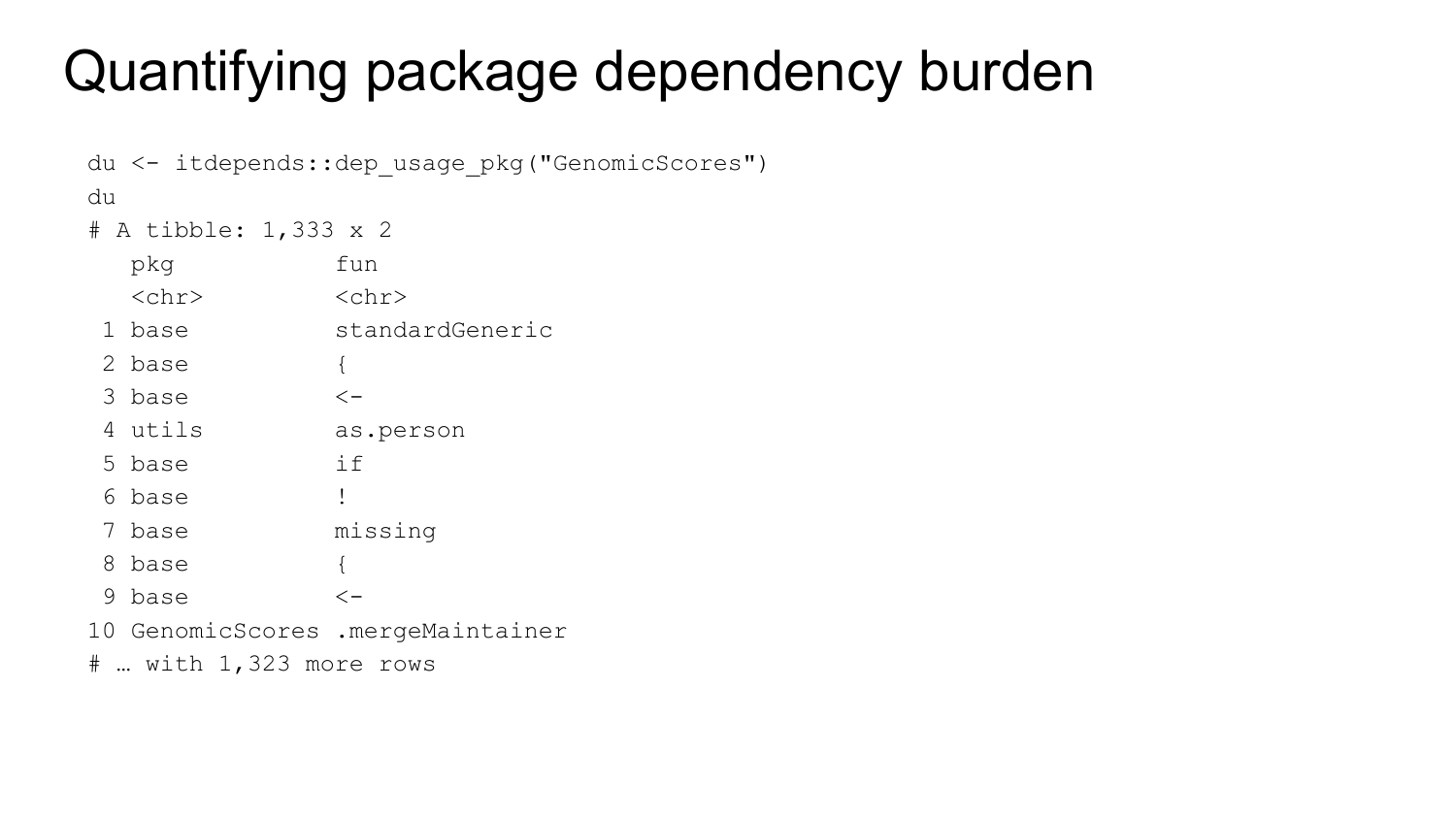table(du\$pkg)

| AnnotationHub | base                                     |     | Biobase BiocGenerics | <b>BSgenome</b> |
|---------------|------------------------------------------|-----|----------------------|-----------------|
|               | 1168                                     |     | כ ו                  | $\overline{4}$  |
|               | GenomeInfoDb GenomicRanges GenomicScores |     | IRanges              | methods         |
| 18            | 19                                       | 29  |                      |                 |
| S4Vectors     | utils                                    | XML |                      |                 |
| 57            |                                          |     |                      |                 |

## FROM GenomicScores/NAMESPACE

- ## importFrom(Biostrings, DNA\_BASES)
- ## importMethodsFrom(Biostrings, match)

```
expfun <- getNamespaceExports("Biostrings")
nonstd <- expfun[grep("^\\.", expfun)]
length(setdiff(expfun, nonstd))
[1] 240
```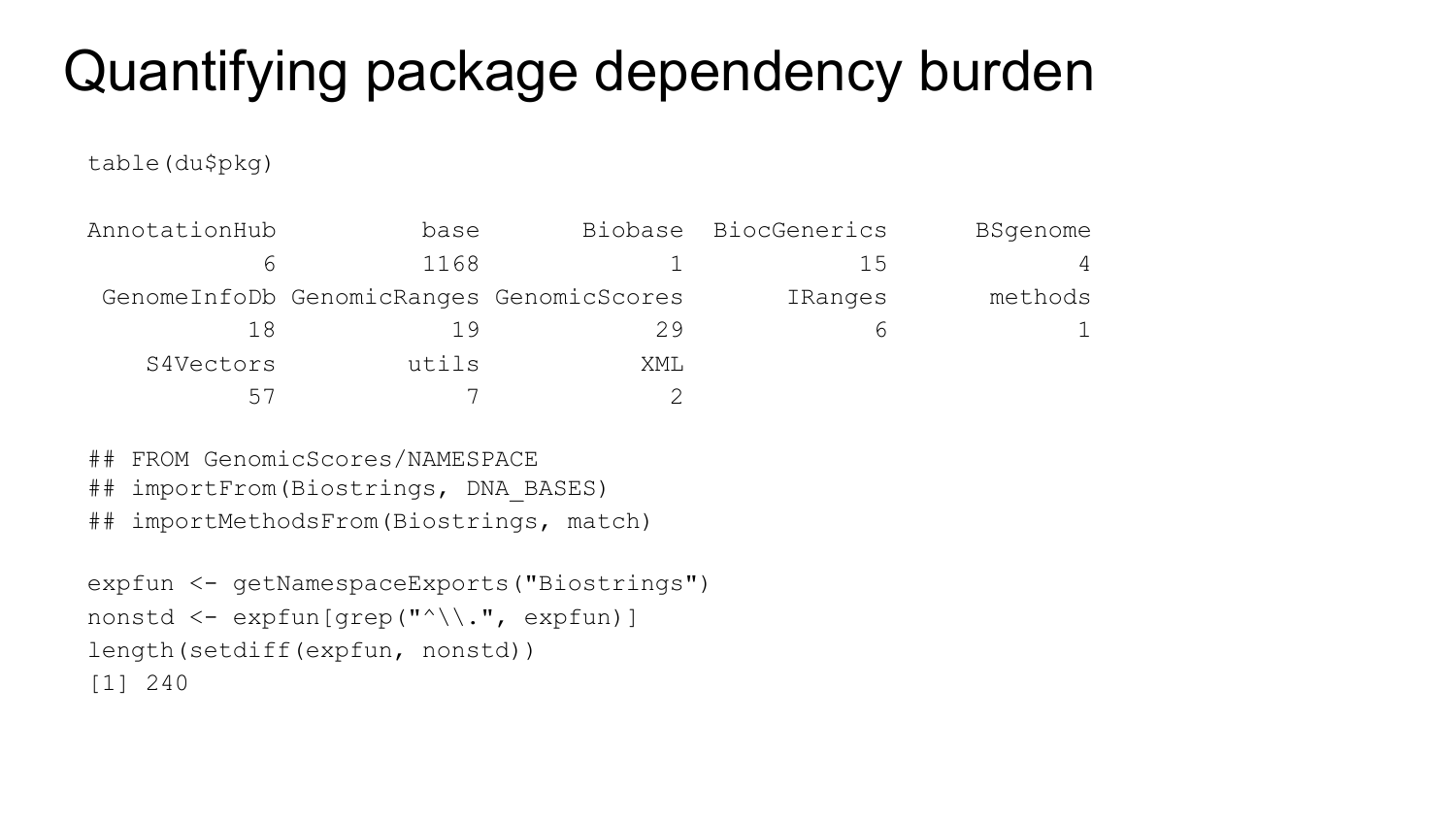gistURL <- "https://gist.github.com/rcastelo/7429d05178ddb57a38bd42093c2ddfe2") devtools::source\_gist(gistURL)

```
g <- pkgDepGraph("GenomicScores", db)
gvtx <- graph::nodes(g)
gdep <- pkgDepGraph("Biostrings", db)
gdepvtx <- graph::nodes(gdep)
depov <- length(intersect(gvtx, gdepvtx)) / length(union(gvtx, gdepvtx))
depov
[1] 0.075
```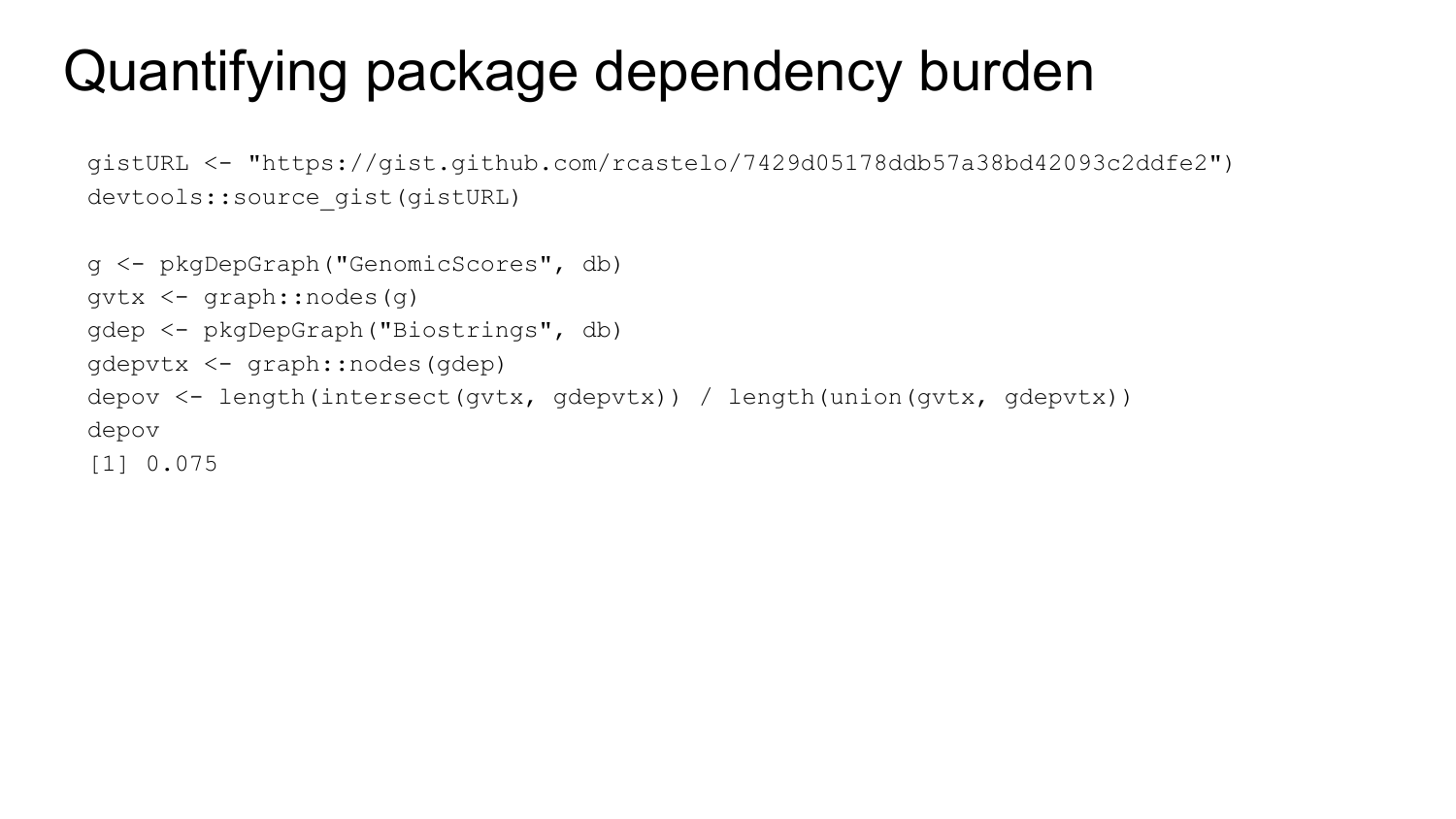### Using functionality from itdepends we can quantify the dependency burden as follows.

gistURL <- "https://gist.github.com/rcastelo/7429d05178ddb57a38bd42093c2ddfe2") devtools::source\_gist(gistURL)

## build an acyclic digraph of package dependencies pkgDepGraph()

```
## calculate package dependency metrics()
pkgDepMetrics()
```
## find what function calls in a package lead to a target dependency funCalls2Dep()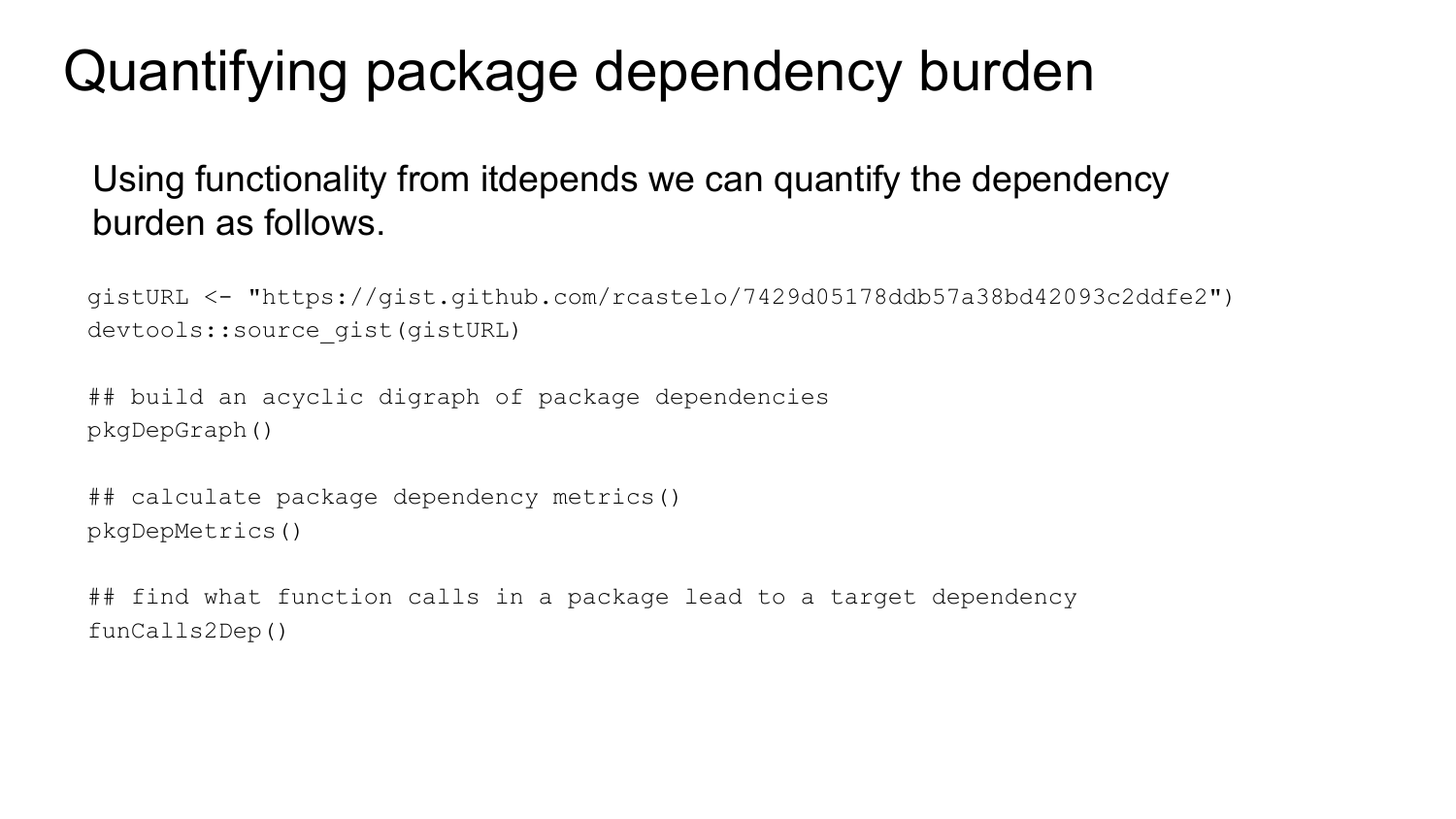```
g <- pkgDepGraph("GenomicScores", db)
gvtx <- graph::nodes(g)
gdep <- pkgDepGraph("Biostrings", db)
gdepvtx <- graph::nodes(gdep)
depov <- length(intersect(gvtx, gdepvtx)) / length(union(gvtx, gdepvtx))
depov
[1] 0.075
```
The dependency overlap, calculated as the ratio of the intersection over the union of dependencies, tells us that the dependencies from Biostrings represent a mere 0.075 fraction of the dependencies of GenomicScores.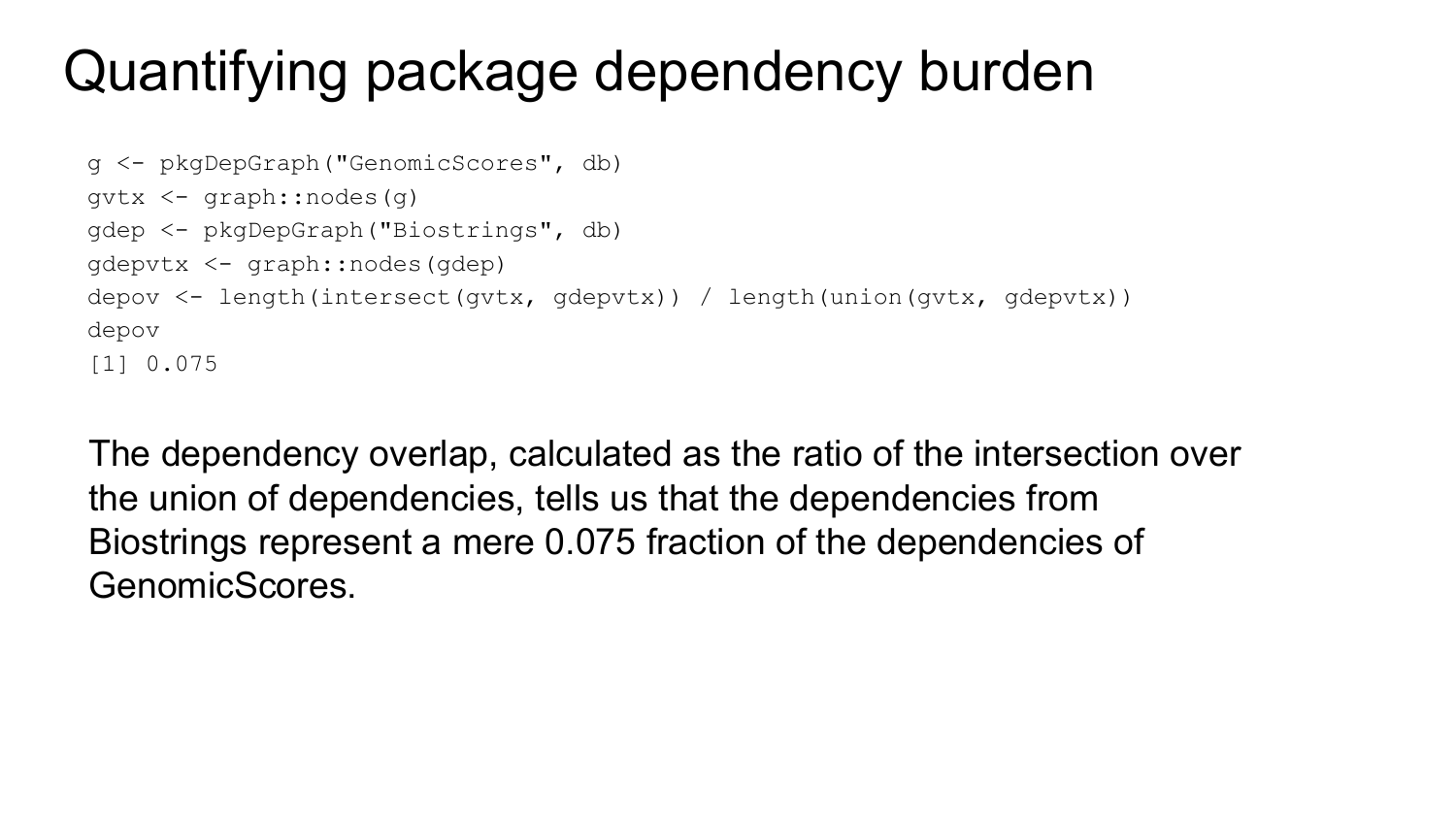pkgDepMetrics("GenomicScores", db)

|                 | ImportedBy Exported |     |              | Usage DepOverlap |  |
|-----------------|---------------------|-----|--------------|------------------|--|
| Biobase         |                     | 128 | 0.781250     | 0.0250           |  |
| <b>BSqenome</b> |                     | 93  | 1.075269     | 0.3625           |  |
| XML             | $\mathcal{D}$       | 176 | 1.136364     | 0.0125           |  |
| IRanges         | 4                   | 254 | 1.574803     | 0.0375           |  |
| BiocGenerics    | 5                   | 139 | 3.597122     | 0.0125           |  |
| GenomicRanges   | 4                   | 104 | 3.846154     | 0.1125           |  |
| S4Vectors       | 11                  | 262 | 4.198473     | 0.0250           |  |
| GenomeInfoDb    | 5                   | 53  | 9.433962     | 0.0750           |  |
| AnnotationHub   | 4                   |     | 33 12.121212 | 0.6875           |  |
| Biostrings      | ΝA                  | 240 | ΝA           | 0.0750           |  |

GenomicScores uses about 1% of the functionality exposed by BSgenome, while BSgenome overlaps a fraction of 0.36 of the dependencies of GenomicScores. Therefore, we would say that BSgenome is a candidate package to lighten the dependency burden of GenomicScores